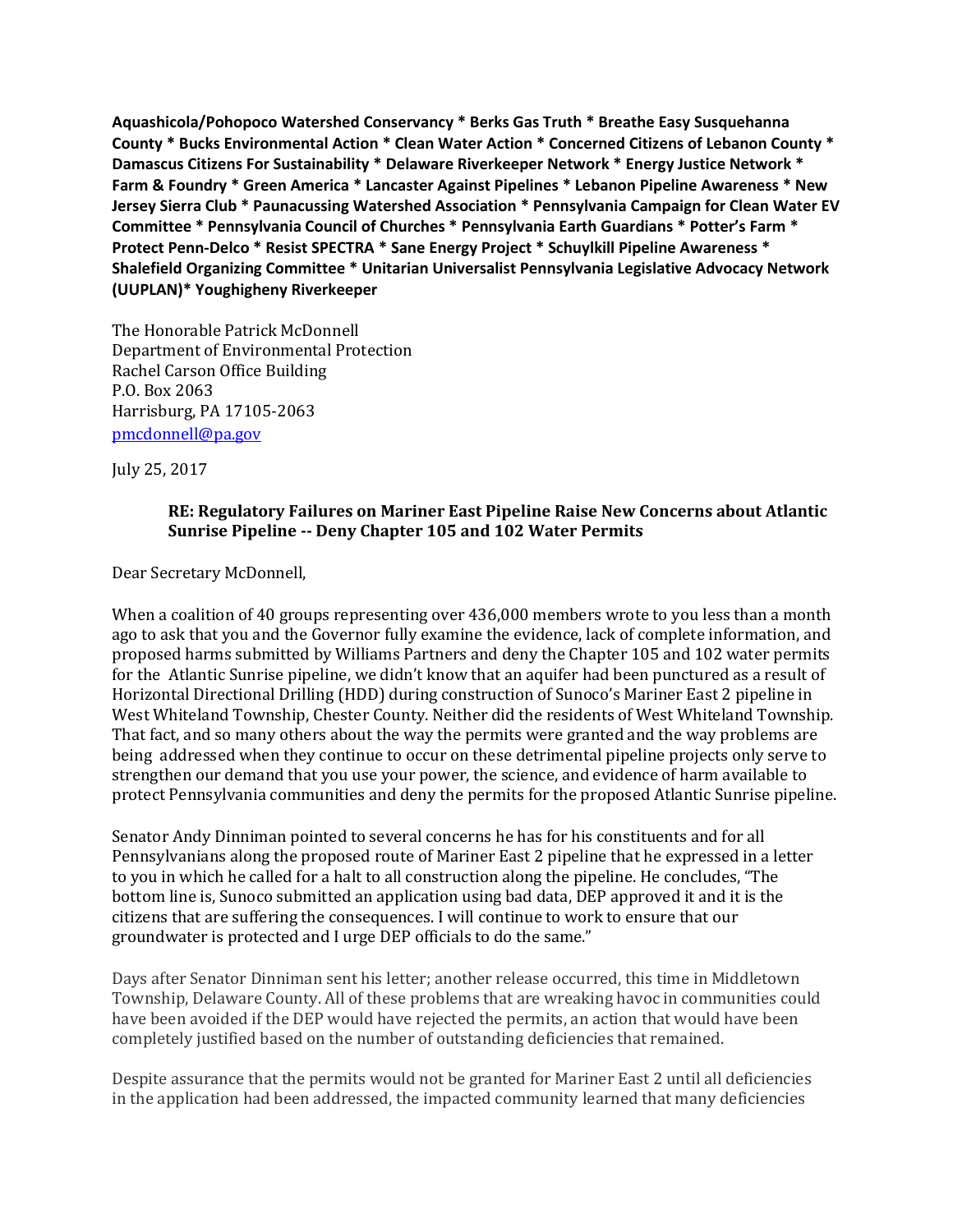remained when the permits were granted on February 13th. Reporting from *[StateImpact PA](https://stateimpact.npr.org/pennsylvania/2017/03/10/dep-approved-mariner-east-2-permits-despite-deficiencies-documents-show/)* revealed that the DEP's Bureau of Waterways, Engineer, and Wetlands referred to "special conditions" and "minimum standards" to justify the granting of the permits.

Regarding AS, the community also has not seen any action taken by the DEP regarding the comment entered by former Pennsylvania state geologist Dr. Jay Parrish during the public hearings for the water quality permits in Lancaster on June 12th. Dr. Parrish questioned whether or not geological data compiled for the FEIS for the Atlantic Sunrise pipeline was sealed by someone licensed in the state of Pennsylvania as it should have been for an interstate pipeline. If these studies and many more deficiencies shared during the recent DEP hearings for Atlantic Sunrise are not done correctly or are incomplete it could have impacts on our waterways and water supplies like the ones that have resulted in contaminated wells and streams in Chester and Delaware Counties.

We are not comforted by the willingness of your agency to work around the rules to enable a company to proceed with another pipeline project that could have such profound consequences should something go wrong, especially when the company in question had been submitting and resubmitting the application for years and when, in spite of that, the number of deficiencies that remained in counties like Lancaster and Lebanon as of last September were 113 and 117 respectively.

We are even less comforted by the fact that you have gone to such lengths to accommodate a project that the public has objected to so vocally, intelligently, and correctly since the project's beginnings. Dockets at the Federal Energy Regulatory Committee (FERC) and in your own files are filled with legitimate concerns, facts, expert analysis, and data that are trivialized by the regulatory agencies that exist to protect us.

Furthermore, last week impacted families walked the halls in DC to highlight the blatant FERC harms that have been inflicted on PA communities by this rubber stamp federal agency. A coalition representing more than 200 residents/groups impacted by FERC recently released a dossier containing thousands of pages of evidence documenting FERC's abuses of power and law, including examples of the agency infringing on property rights, states' rights, peoples' rights and environmental protection *<http://bit.ly/DossierofFERCAbuse>*. Sadly much of this harm and examples are from Pennsylvania where residents continue to bear the brunt of the fossil fuel industry. Pennsylvania has the power and obligation through its Chapter 105 and Chapter 102 permitting authority and the PA Constitution to step in where FERC is failing us and deny projects that continue to wreak havoc on our short term and long term environmental rights in Pennsylvania. New York has done this, New Jersey has done this, its time Pennsylvania uses its power to outright reject these deficient applications using the state's rights to protect its people and environment from the pipeline frenzy that is locking us into more fossil fuel damage.

You have the power and the obligation under your regulatory authority, to stop Williams Partners/Transco from cutting a 200-mile path of destruction through the Pennsylvania countryside for what will sooner than later become a stranded asset, a relic of a bygone era of energy production. You have the science and the evidence needed to deny these applications. Use it.

Regards,